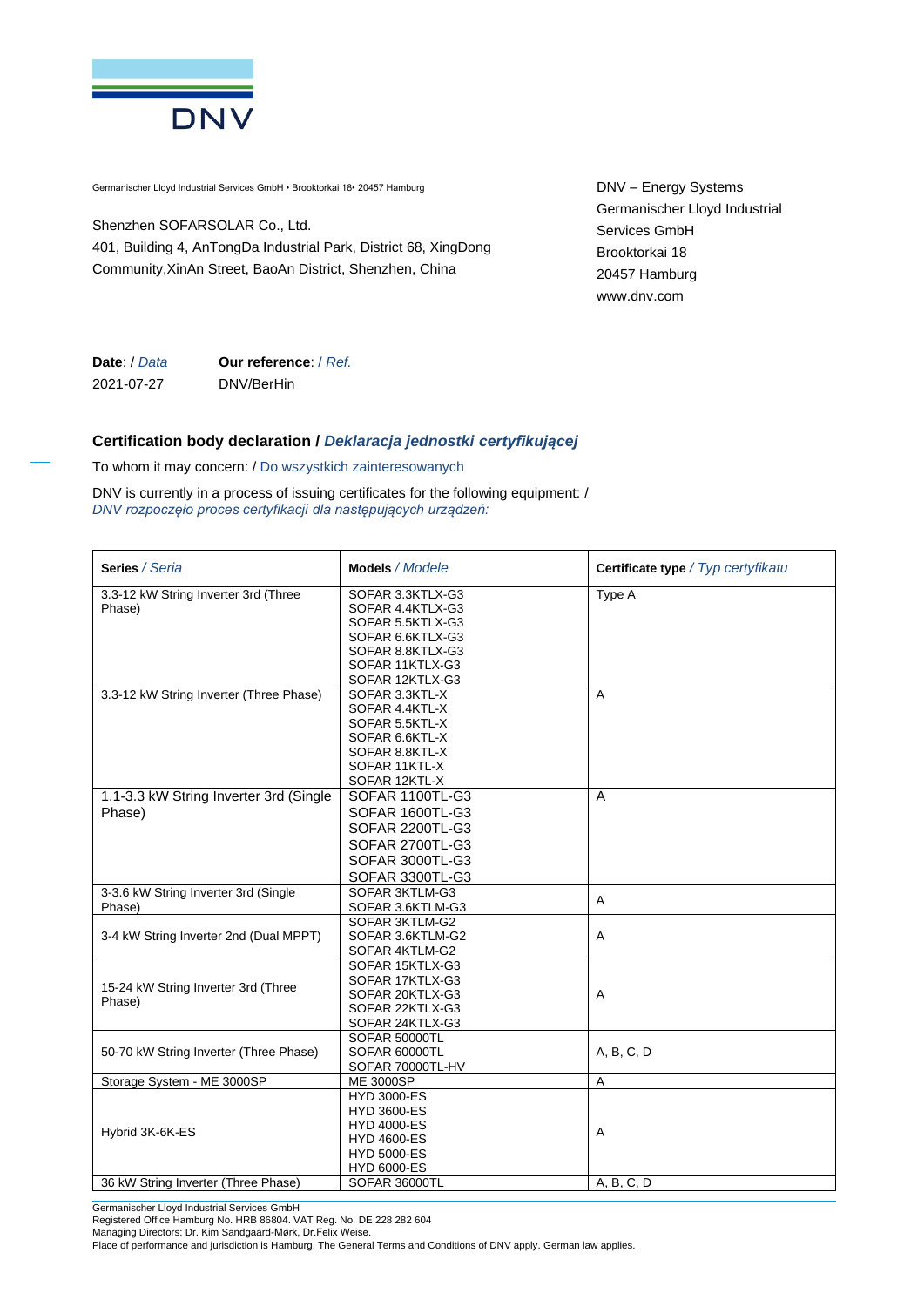

## **Page 2 of 3**

| <b>Series</b> / Seria                         | Models / Modele                                                                                                     | <b>Certificate type</b> / Typ certyfikatu |
|-----------------------------------------------|---------------------------------------------------------------------------------------------------------------------|-------------------------------------------|
| Hybrid Inverter 5K-20KTL-3PH                  | <b>HYD 5KTL-3PH</b><br>HYD 6KTL-3PH<br>HYD 8KTL-3PH<br>HYD 10KTL-3PH<br>HYD 15KTL-3PH<br>HYD 20KTL-3PH              | A                                         |
| 75-136 kW String Inverter (Three Phase)       | SOFAR 75KTL<br>SOFAR 80KTL<br>SOFAR 100KTL<br>SOFAR 110KTL<br>SOFAR 100KTL-HV<br>SOFAR 125KTL-HV<br>SOFAR 136KTL-HV | A, B, C, D                                |
| 255 kW String Inverter (Twelve MPPTs)         | SOFAR 255KTL-HV                                                                                                     | A, B, C, D                                |
| 20-33 kW String Inverter 2nd (Three<br>Phase) | SOFAR 20000TL-G2<br>SOFAR 25000TL-G2<br>SOFAR 30000TL-G2<br>SOFAR 33000TL-G2                                        | A, B, C, D                                |

The listed equipment is scheduled for testing regime and assessment of conformity.

Ustalono harmonogram przeprowadzenie testów oraz oceny zgodności dla wyżej wymienionych urządzeń.

The assessment is based on the following: / Ocena opiera się na poniższych przepisach:

/A/ Service Specification DNVGL-SE-0124: Certification of Grid Code Compliance, DNV GL, March 2016 / Program certyfikacj DNVGL-SE-0124: Certyfikacja Zgodności z Kodeksem Sieci, DNV GL, marzec 2016 r.

/B/ Conditions and procedures for using certificates in the process of connecting power generating modules to power networks,/ Warunki i procedury wykorzystania certyfikatów w procesie przyłączenia modułów wytwarzania energii do sieci elektroenergetycznych, version/wersja 1.2, PTPiREE, 2021-04-28

/C/ Requirements of general application resulting from Commission Regulation (EU) 2016/631 of 14 April 2016 establishing a network code on requirements for grid connection of generators (NC RfG) – as approved by the decision of the President of the Energy Regulatory Office DRE.WOSE.7128.550.2.2018.ZJ dated January 2nd 2019, / Wymogi ogólnego stosowania wynikające z Rozporządzenia Komisji (UE) 2016/631 z dnia 14 kwietnia 2016 r. ustanawiającego kodeks sieci dotyczący wymogów w zakresie przyłączenia jednostek wytwórczych do sieci (NC RfG), PSE S.A., 2018-12-18 zatwierdzone Decyzją Prezesa Urzędu Regulacji Energetyki DRE.WOSE.7128.550.2.2018.ZJ z dnia 2 stycznia 2019 r, (PSE 2018-12)

/D/ Commission Regulation (EU) 2016/631 of 14 April 2016 establishing a network code on requirements for grid connection of generators, published in the Official Journal of the European Union L112/1, THE EUROPEAN COMMISION, 27/04/2016. (NC RfG) / Rozporządzenie Komisji (UE) 2016/631 z dnia 14 kwietnia 2016 r. ustanawiające kodeks sieci dotyczący wymogów w zakresie przyłączenia jednostek wytwórczych do sieci, opublikowane w Dzienniku Urzędowym Unii Europejskiej L112/1, KOMISJA EUROPEJSKA, 27/04/2016. (NC RfG)

DNV is accredited certification body according to /D/, art. 2, 46 under accreditation **D-ZE-11053-01-00**. DNV jest akredytowaną jednostka certyfikująca zgodnie z /D/, art. 2, 46 w ramach akredytacji **D-ZE-11053-01-00**.